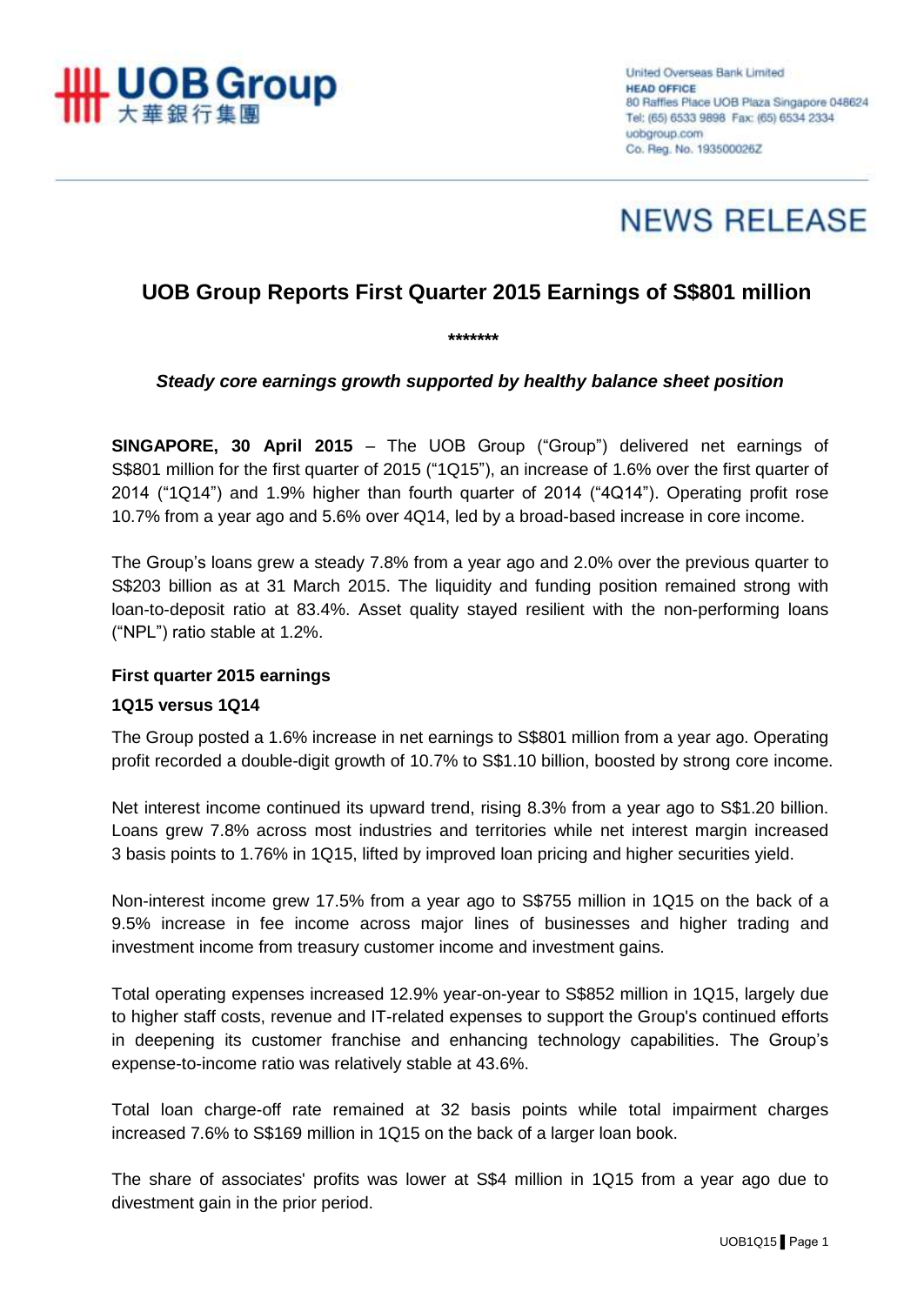## **1Q15 versus 4Q14**

Group net earnings were 1.9% higher compared with 4Q14.

Net interest income grew 2.8% to S\$1.20 billion in 1Q15. Net interest margin increased 7 basis points to 1.76% as a result of improved loan pricing.

Non-interest income from customers' activities continued to grow. Fee and commission income was reported at S\$453 million with growth coming mainly from wealth management and credit card fees but offset by lower loan and trade related fees. Trading and investment income increased 40.2% to S\$225 million due to higher treasury customer income, investment and trading gains.

Total operating expenses increased 5.9% over 4Q14 largely from higher staff costs due to salary increments in 1Q15 and a release of prior year's bonus accrual last quarter.

Total impairment charges for 1Q15 were relatively unchanged from 4Q14 at S\$169 million.

The share of associates' profits declined from S\$43 million in 4Q14 to S\$4 million in 1Q15 due to higher investment gains recognised in the previous quarter.

#### **Strong balance sheet and capital position**

Gross customer loans grew 7.8% year-on-year and 2.0% over the previous quarter to S\$203 billion as at 31 March 2015. The loan growth was broad-based across most territories and industries.

The Group's liquidity position strengthened as customer deposits expanded 10.5% from a year ago and 2.4% over 4Q14 to S\$239 billion as at 31 March 2015, mainly led by US-dollar deposits. Total and SGD loan-to-deposit ratios remained healthy at 83.4% and 94.5% respectively as at 31 March 2015.

Asset quality remained healthy. Group NPL ratio stayed stable at 1.2% with a strong NPL coverage at 147.0%.

Shareholders' equity was S\$30.8 billion as at 31 March 2015, up 13.1% from a year ago largely contributed by net profit and improved valuation on the available-for-sale investments, coupled with issuance of new ordinary shares pursuant to the scrip dividend scheme. Return on equity was 11.1% for 1Q15.

As at 31 March 2015, the Group's strong capital position remained well above the MAS minimum requirements with Common Equity Tier 1 ("CET1"), Tier 1 and Total CAR at 14.3%, 14.3% and 17.1% respectively.

With effect from 1 January 2015, the Group is required under the revised Monetary Authority of Singapore Notice 637 to disclose the leverage ratio, which is a supplementary non-risk based measure of the Group's capital strength. The Group's leverage ratio stood at 7.6% as at 31 March 2015, well above the minimum requirement of 3% applied during the Basel Committee's parallel run period from 2013 to 2017.